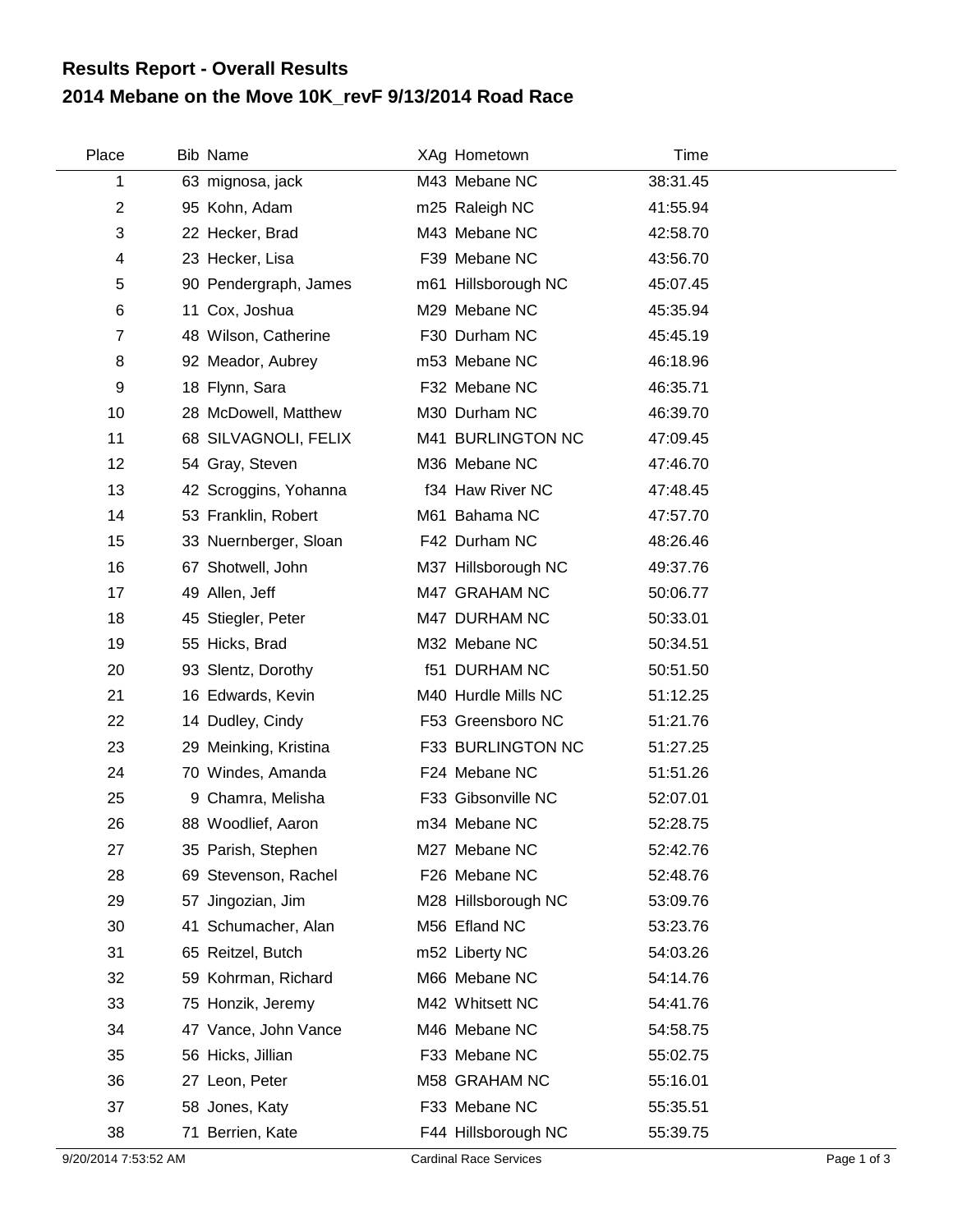| Place | <b>Bib Name</b>           | XAg Hometown          | Time        |  |
|-------|---------------------------|-----------------------|-------------|--|
| 39    | 15 Earhart, Robert        | M51 Mebane NC         | 56:02.01    |  |
| 40    | 43 Shoffner, Maribel      | F39 Burlington NC     | 56:27.76    |  |
| 41    | 51 Daniels, Matthew       | M26 Hurdle Mills NC   | 56:40.28    |  |
| 42    | 89 Taylor, Barbara        | f44 Mebane NC         | 56:40.76    |  |
| 43    | 34 Oberleithner, Angelica | F45 DURHAM NC         | 56:46.02    |  |
| 44    | 91 Schwartz, Scott        | m26 Chapel Hill NC    | 57:09.76    |  |
| 45    | 32 Mullins, Rebecca       | F38 BURLINGTON NC     | 57:33.01    |  |
| 46    | 50 Carr, Tom              | M64 Hillsborough NC   | 57:34.26    |  |
| 47    | 82 walker, alarie         | F25 Yanceyville NC    | 57:34.50    |  |
| 48    | 86 Adams, Russ            | m30 Whitsett NC       | 57:42.01    |  |
| 49    | 30 Meszaros, Mark         | M56 Hillsborough NC   | 57:53.50    |  |
| 50    | 17 Edwards, Tynita        | F39 Hurdle Mills NC   | 57:54.02    |  |
| 51    | 52 Dutton, Richard        | M33 Mebane NC         | 58:58.76    |  |
| 52    | 64 Moore, Heather         | f37 Mebane NC         | 01:00:02.50 |  |
| 53    | 61 McCloskey, Gary        | M58 Mebane NC         | 01:00:05.26 |  |
| 54    | 8 Cardenas, Victor        | M31 Burlington NC     | 01:00:25.02 |  |
| 55    | 40 Rankin, Bob            | M60 Mebane NC         | 01:00:25.28 |  |
| 56    | 44 Simpson, Andra         | F41 BURLINGTON NC     | 01:00:55.00 |  |
| 57    | 5 Bradshaw, Tommy         | M41 GRAHAM NC         | 01:02:20.25 |  |
| 58    | 72 medlin, audra          | F34 GRAHAM NC         | 01:02:52.50 |  |
| 59    | 60 Lee, Kristy            | F30 Mebane NC         | 01:02:52.76 |  |
| 60    | 36 Pickett, John          | M33 Haw River NC      | 01:03:15.76 |  |
| 61    | 13 Dougherty, James       | M42 Carrboro NC       | 01:03:21.01 |  |
| 62    | 7 Bullard, Catherine      | F37 Burlington NC     | 01:04:06.26 |  |
| 63    | 25 LaPlante, Katie        | F33 GRAHAM NC         | 01:04:24.51 |  |
| 64    | 38 Post, April            | F35 Burlington NC     | 01:04:31.76 |  |
| 65    | 83 Rivers, Evan           | M14 Mebane NC         | 01:05:07.51 |  |
| 66    | 1 Adams, Matt             | M40 Mebane NC         | 01:05:49.77 |  |
| 67    | 19 Guthrie, Tony R        | M55 Halifax VA        | 01:06:43.48 |  |
| 68    | 4 Boone, Joan             | F61 Efland NC         | 01:07:08.25 |  |
| 69    | 81 Beckham, Deanna        | f40 Mebane NC         | 01:07:28.76 |  |
| 70    | 21 harber, leslie         | F43 Pleasant Garden N | 01:08:26.01 |  |
| 71    | 24 Hudson, Tara           | F36 GRAHAM NC         | 01:09:49.00 |  |
| 72    | 37 Pohlabel, Lelia        | F45 Hillsborough NC   | 01:12:24.00 |  |
| 73    | 46 Twisdale, Elizabeth    | F21 Henderson NC      | 01:13:45.25 |  |
| 74    | 84 Leon, Liz              | f27 GRAHAM NC         | 01:14:42.76 |  |
| 75    | 20 Guttman, Barbara       | F61 Mebane NC         | 01:16:03.03 |  |
| 76    | 2 Barnes, Glenn           | M37 GRAHAM NC         | 01:16:03.75 |  |
| 77    | 62 Meredith, Lyndsey      | F29 Mebane NC         | 01:17:40.00 |  |
| 78    | 66 Shotwell, Jeanette     | F39 Hillsborough NC   | 01:17:40.01 |  |
| 79    | 3 Barnhart, Cassandra     | F37 Mebane NC         | 01:21:50.02 |  |